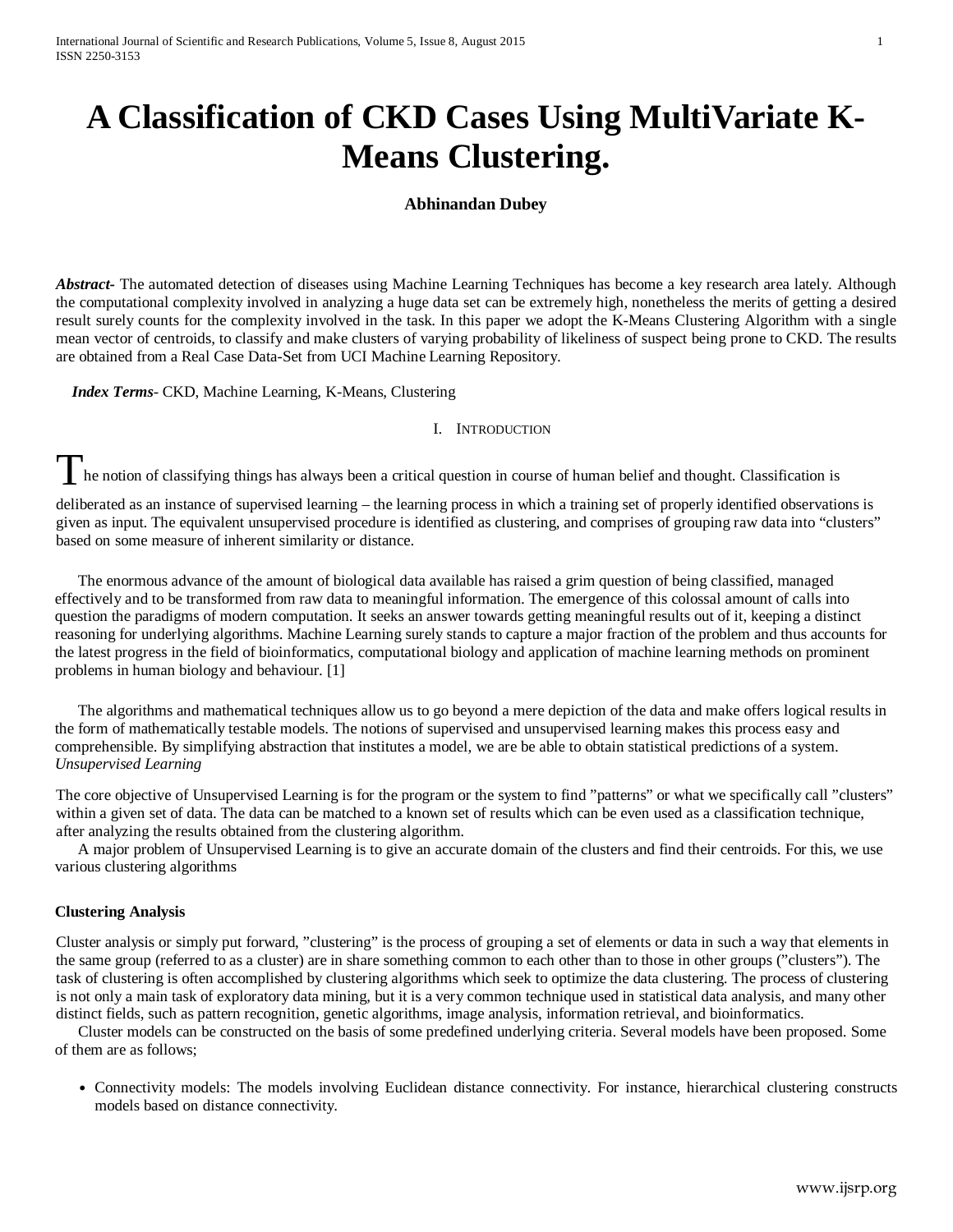- Centroid models: The centroid models are the most commonly used ones. Their convenience and simplicity makes it feasible for the programmer to deal with a large data set. This is the model we have adopted in this paper.
- Distribution models: In these models, Clusters are modeled on the basis of statistical distributions, for example multivariate normal distributions constructed by the Expectation-maximization algorithm.
- Density models: They explore the connected dense data regions in the raw data space.
- Subspace models: These models are widely used in Two-clustering or Biclustering models. Cluster members and attributes that are relevant are used for constructing the clusters.
- Group models: When grouping information is the only prominent output of a clustering system, it is called as a Group Model
- Graph-based models: It involves "a clique" which is a subset of various nodes in a graph such that every two nodes in the subset are connected by an edge can be considered as a prototypical form of cluster. Quasi-cliques also exist, such as in HCS-Clustering Algorithm.

#### **K-Means Clustering or Lloyd's Algorithm**

K-Means Algorithm, also called Lloyd's Algorithm is one of the simplest clustering algorithms that provide effective results in Unsupervised Learning. The "K" refers to the number of clusters, or centroids in which data set has in which data set has to be classified. As discussed above, the model is based upon centroid clustering. These centroids are calculated after a series of calculations which further optimize their location. A relatively large distance between these centroid coordinates is more favorable. The next step is to map each point to a distinct cluster to which its distance is minimum. Given a set of observations  $(x_1, x_2, ..., x_n)$ , where each observation is a d-dimensional real vector, The Lloyd's Algorithm or the K-Means clustering aims to partition the *n* observations into  $k(\leq n)$  sets  $S = S_1, S_2, \ldots, S_k$  to minimize the within-cluster sum of squares (WCSS). Hence, its objective is to optimize:

$$
\argmin_{\mathbf{S}} \sum_{i=1}^k \sum_{\mathbf{x} \in S_i} ||\mathbf{x} - \boldsymbol{\mu}_i||^2
$$

where  $\mu_i$  is the mean of points in  $S_i$ .

#### **Algorithm 1.** (K-Means Clustering Algorithm)

Given a first set of k means  $m_1(1),...,m_k(1)$ , the algorithm continues by alternating between two steps: [2]

Assignment step: Allocate each observation to the cluster whose mean produces the minimum within-cluster sum of squares. Often, the within-cluster sum of squares is referred to as WCSS, a prominent aim of clustering algorithms. The legitimacy of the statement that this mean is actually minimal can be satisfied by the notion that it is calculated by Euclidean distance formula.

$$
S_i^{(t)} = \left\{ x_p : ||x_p - m_i^{(t)}||^2 \le ||x_p - m_j^{(t)}||^2 \ \forall j, 1 \le j \le k \right\}
$$

where each  $x_p$  is allocated to exactly one  $S^{(t)}$ , even if it could be allocated to two or more of them.

Update step: This step is an important one as it determines the centroid values of all the clusters. The new means are calculated to be assigned to the centroids of the observations in the new clusters.

$$
m_i^{(t+1)} = \frac{1}{|S_i^{(t)}|} \sum_{x_j \in S_i^{(t)}} x_j
$$

Subsequently, the arithmetic mean is a least-squares estimator thus it also reduces the within-cluster sum of squares (WCSS) objective. Because both steps optimize and achieve the minimal WCSS, and as there only exists a finite number of such cluster partitionings, the algorithm must converge to a (local) optimum. However, the algorithm provides no guarantee that a global optimum is found.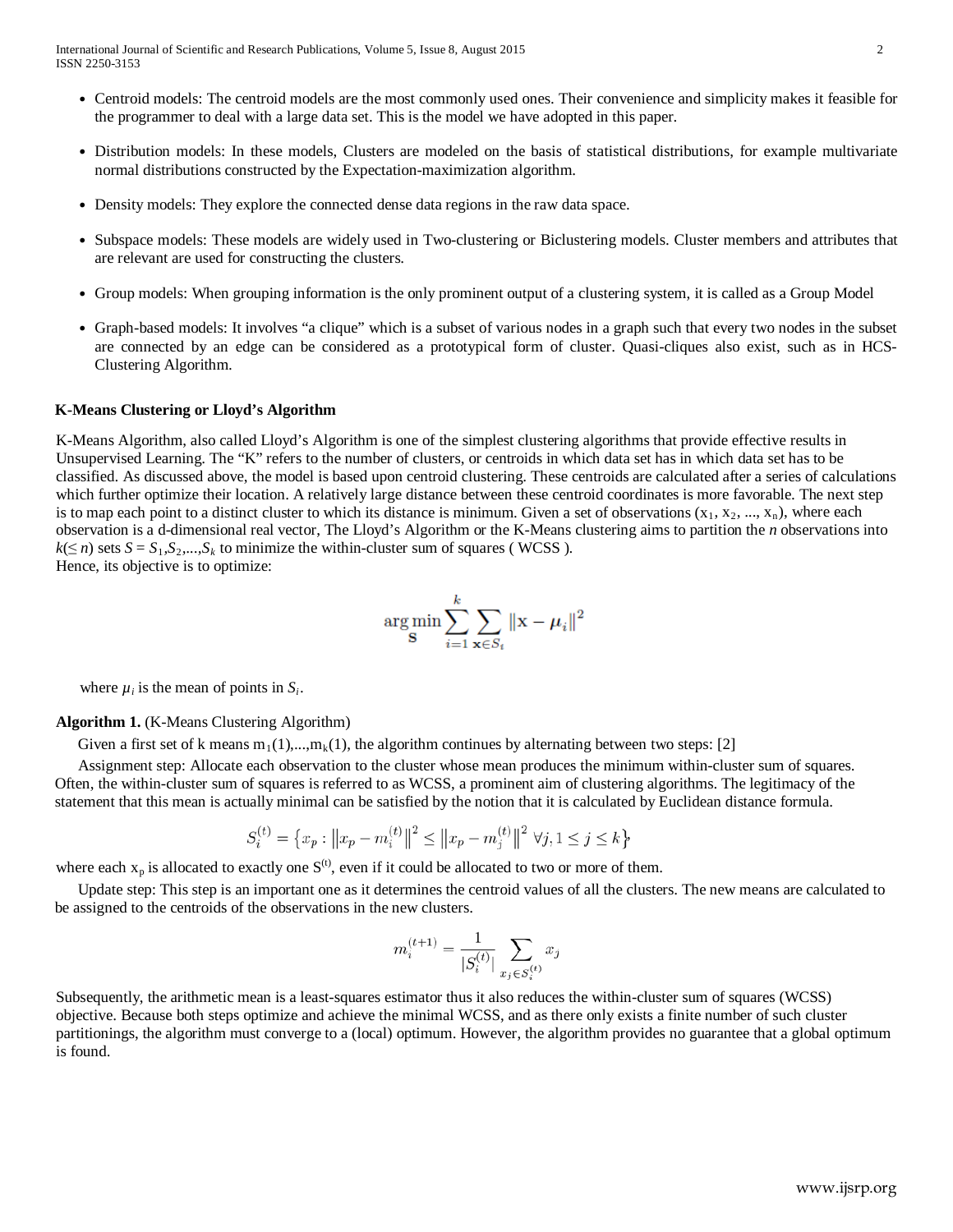### **Chronic Kidney Disease**

Chronic kidney disease (CKD), involves a continuous loss in renal function which may remain progressive over several months, or if untreated, even years. Also known as chronic renal disease, the symptoms which contribute collectively towards worsening of kidney function are not explicit, and might include feeling unwell for longer periods of time and experiencing a reduced appetite CKD is diagnosed as a result of screening of people identified to be at risk of kidney problems, for example those with high blood pressure or diabetes and those with a blood relative with CKD. The disease has posed several problems. The major factors involving are Blood Pressure, Sugar Levels, and Anemia with unusual Creatinine levels. (We thus take into these prominent factors to calculate "L-factor" which will be defined further. CKD may also be identified when it leads to one of its known complications, such as anemia, cardiovascular disease, or pericarditis. Hypertension is also a known complication of CKD. It is distinguished from acute kidney disease in that the decrease in kidney function must be existent for over 3 months

| Attribute             | Quantity      | Value-Type |
|-----------------------|---------------|------------|
| <b>Blood Pressure</b> | mm/Hg         | Numerical  |
| Serum Creatinine      | mgs/dl        | Numerical  |
| Packed Cell Volume    | Percent       | Numerical  |
| Hypertension Factor   | <b>Number</b> | Numerical  |
| Anemia Factor         | Number        | Numerical  |

Table 1: Attributes In The Training Set To Calculate L-factor.

We have chosen only some of the attributes such as blood pressure, sugar, hypertension, creatinine levels and Anemia to calculate L-factor which is the input to our clustering algorithm. According to a survey by Joseph Coresh & Astor, The prevalence of CKD in the US adult population was 11% (19.2 million). An estimated 5.9 million individuals (3.3%) had stage-1 (persistent albuminuria with a normal GFR), 5.3 million (3.0%) had stage 2 (persistent albuminuria with a GFR of 60 to 89 mL/min/1.73 m2), 7.6 million (4.3%) had stage 3 (GFR, 30 to 59 mL/min/1.73 m2), 400,000 individuals (0.2%) had stage 4 (GFR, 15 to 29 mL/min/1.73 m2), and 300,000 individuals (0.2%) had stage 5, or kidney failure. Aside from hypertension and diabetes, age is a key predictor of CKD, and % of individuals older than 65 years without hypertension or diabetes had stage 3 or worse CKD. [3]

# **Preprocessing The Training Set - L-factor Calculation**

The dataset we use can be used to predict the chronic kidney disease and it is collected from various Indian hospitals in nearly 2 months of period. The original dataset contains more entries, however, since some entries were missing substantial amount of information, we have excluded them from our consideration in the training set. Moreover, it is obvious that L-factor is not a very solid measure of likeliness. We have taken only a few attributes in L-factor calculation.

To get a more clear and concise idea of a variety of attributes in the training set, we do a bit of pre-processing before we apply the algorithm presented in Section (1.3) above.

**Definition 1.** *We define L-factor of a case as follows:*

$$
L - factor = b \times s_c \times \pi \times f_1 \times f_2
$$

where  $b = Blood Pressure in mm/Hg$ ,

 $s_c$  = Serum Creatinine in mgs/dl

 $\pi$  = Packed Cell Volume

 $f_1$  = Hypertension Factor (Present = 15, Absent = 4)

 $f_2$  = Anemia Factor (Present = 15, Absent = 4)

 $f_1$  is defined suitably to account for the effect of Hypertension symptoms in CKD. Similarly,  $f_2$  is defined to account for the effect of Anemia in CKD.

The following scatter plots in Figure (1) show the variation of L-factor of 308 suspects from our Training Set.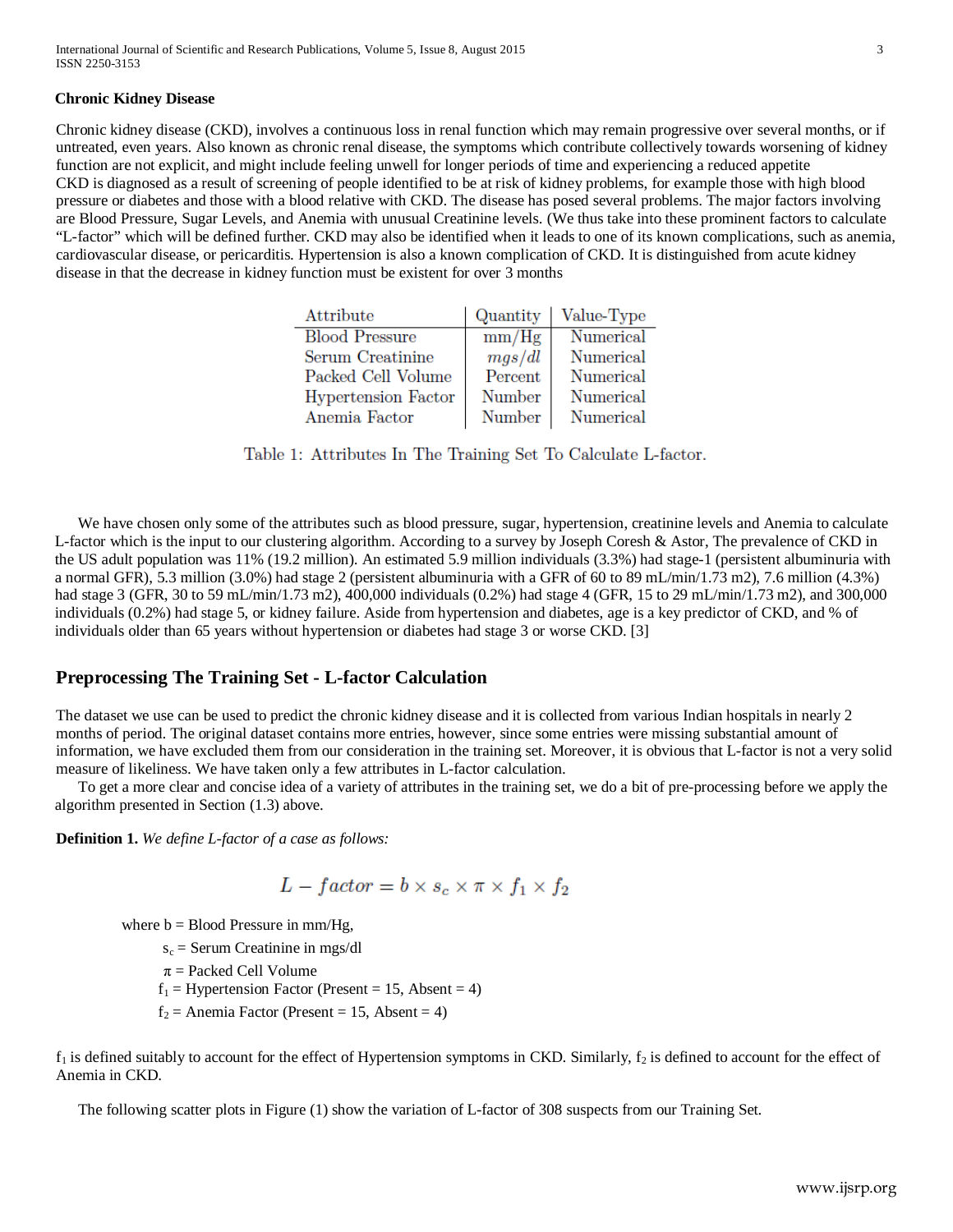

(a) Variation of Blood Pressure with L-(b) Variation of Serum Creatinine with Lfactor factor

Figure 1: Variation of L-factor

### **Processing & Analysis**

Let us consider the inputs of our algorithm presented in Section (1.3) Having calculated the L-factors, we have a relatively simple input. *X* = 308×1 Vector with values of L-factor calculated in Section (1.5), and dimension *d* coincides with unity in our case.

Now, we apply K-Means algorithm to the obtained L-factor values of all 308 suspects. We take K=3 to obtain three different clusters.

We observed that a unique cluster of values from the training set constituted in suspect being 100% prone to CKD. Though the validity of such calculation is vulnerable to scientific debate, but the results completely shore up that a CKD case is likely to fall in one of the highly prone clusters.

We obtain three clusters with centroids given in Table (2)

| Cluster |                   | Centroid   Number of Values |
|---------|-------------------|-----------------------------|
| K1      | 2336390.714285714 |                             |
| K2      | 214037.5927272727 | 275                         |
| -K3     | 7476675.0         |                             |

Table 2: Clusters Obtained from K-Means Clustering

The three clusters thus obtained can be plotted against their corresponding L-factor value. This has been shown in Figure 2.



Figure 2: Clustering and L-factor